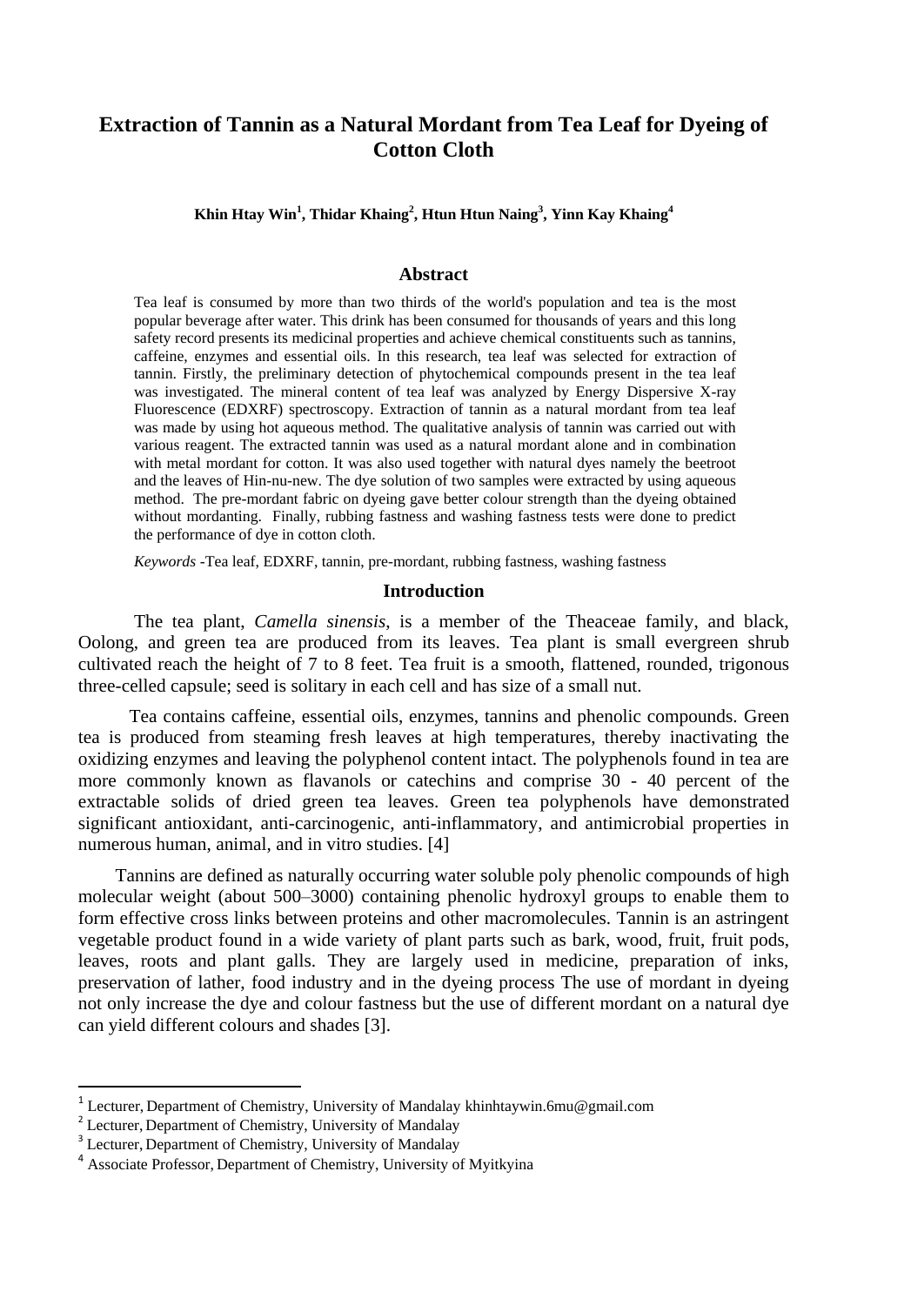There are two types of dyes: natural dyes and synthetic dyes. Natural dyes are biodegradable, non-toxic and generally have higher compatibility with the environment when compared with their synthetic counterparts. Natural dyes are dyes or colorants derived from plants, invertebrates or minerals. Almost all parts of the plants like root, bark, leaf, fruit, wood, seed, flower, etc produce dyes.

Although, natural dyes have several advantages, there are limitations as well. Tedious extraction of colouring component from the raw material, low colour value and longer time make the cost of dyeing with natural dyes considerably higher than with synthetic dyes. Some of the natural dyes are fugitive and need a mordant for enhancement of their fastness properties.

 The objectives of this study were to extract tannin from tea leaf and its application as a natural mordant alone and in combination with metal mordant, namely copper sulphate for dyeing cotton, using natural dyes namely beetroot and the leaves of Hin-nu-nwe.

## **Botanical Description**

| Scientific Name     | : Camellia sinensis L. |
|---------------------|------------------------|
| <b>Family Name</b>  | : Theaceae             |
| Local Name          | $: \mathsf{Let}$       |
| <b>English Name</b> | $\therefore$ Tea plant |
| Part used           | : Leaf                 |
|                     |                        |



Figure 1. Plants of Tea

| Family name           | : Amaranthaceae         |
|-----------------------|-------------------------|
| <b>Botanical</b> name | : Amaranthus viridis L. |
| English name          | $:$ Spinach             |
| Myanmar name          | : Hin-nu-nwe            |
| Part used             | : Leaves                |



Figure 2. Plant of *Amaranthus viridis* L.

| Family name           | : Amaranthaceae    |
|-----------------------|--------------------|
| <b>Botanical</b> name | : Beta vulgaris    |
| English name          | : Beetroot         |
| Myanmar name          | : Tha-gyar-moanlar |
| Part used             | : Rhizome          |



Figure 3. Beetroot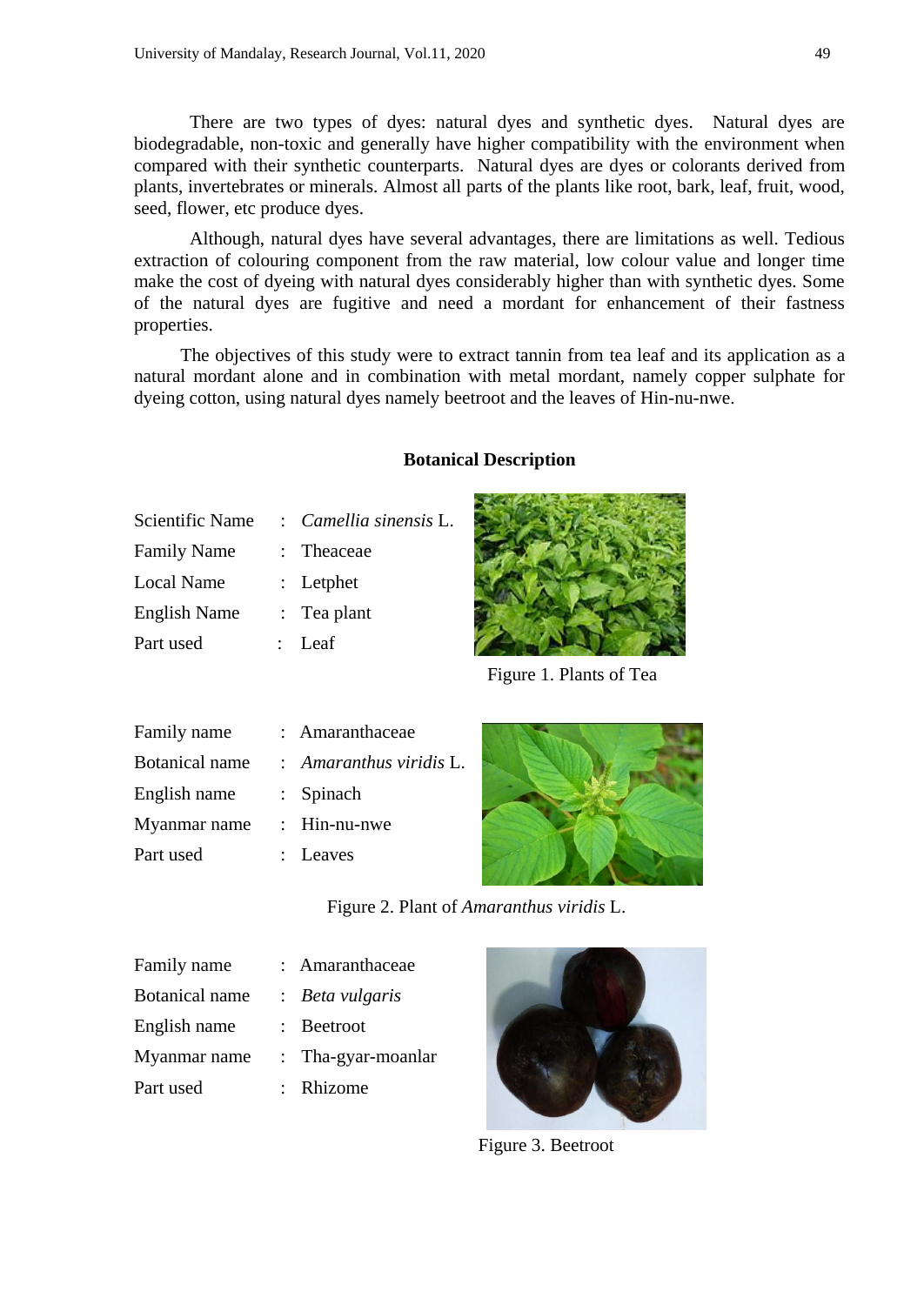## **Materials and Methods**

## **Materials**

 Tea leaves were collected from Taungyi Township, Shan State. Tea leaf was made into powder by grinding machine and then stored in plastic container before use. Beetroot and Hinnu-nwe were collected from local market, Mandalay Township. Cotton cloth was purchased from Yadanabon Market, Mandalay. Commercial grade reagents were used for research work.

## **Method**

## **Preliminary Phytochemical Screening**

Preliminary phytochemical tests were carried out on tea leaf powdered according to the reported methods [2]. Tea leaf sample was tested by phytochemical screening to determine the presence or absence of organic constituents.

### **Determination of Mineral Contents**

Mineral contents of tea leaf was measured at Department of Chemistry, Monywa University by applying EDXRF spectroscopy method.

## **Extraction of Tannin**

The finely powdered tea leaves (10 g) was extracted with water (120 ml) at boil for 1 hour and after cooling it was filtered through a fine muslin cloth and the filtrate was collected separately. The remaining residue was extracted three more times, in order to complete the extraction. The total extract (200 ml) was heated to boil and was allowed to stand overnight and filtered again. The clear filtrate was concentrated in a water bath and treated with saturated brine solution. A brownish coloured precipitate thus obtained was filtered and dried in an oven.

### **Qualitative Analysis for Tannin**

The qualitative analysis was carried out by treating 0.5% solution of the above tannin product with various reagents such as gelatine, aqueous ferric chloride, lead acetate, copper sulphate solution, dilute hydrochloric acid solution and dilute sulphuric acid solution. The colour change after the addition of reagent was observed [6].

### **Extraction of Dyes Solution from Beetroot and the Leaves of Hin-nu-nwe**

In this research work, dye solution was extracted from beetroot and the leaves of Hinnu-nwe by using aqueous method. Distilled water only was used for extraction solvent. 10 g of fresh sample was boiled with 300 ml of distilled water about 30 mins. And then, the dye solution was cooled for a few minutes and filtered. Finally, the filtrates were used in dyeing process [9].





Figure 4. Beetroot dyed solution Figure 5. Hin-nu-nwe dyed solution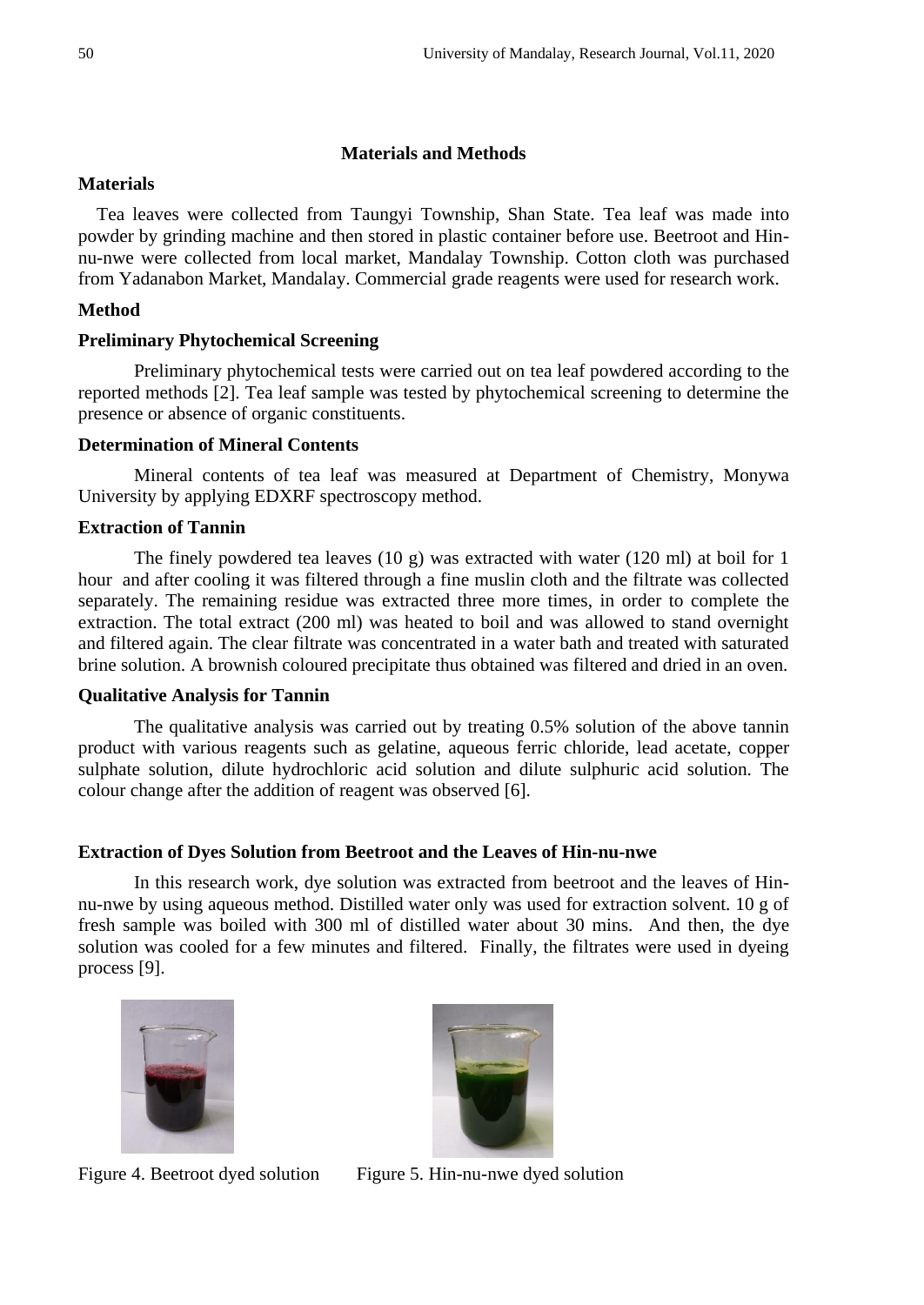#### **Bleaching of Cotton Cloth**

Firstly cotton cloth was washed with tap water containing 2 drops of detergent and soaked in a bath made of four parts cold water to one part vinegar for at least 30 minutes. Then, it was taken out of the sink, run under cold water and wring out of a bit of excess water.



Figure 6. Bleaching of Cotton Cloth

#### **Mordanting**

Pre-mordanting technique was used for this study. Cotton cloth was treated with 2% tannin solution on weight of fabric at (70ºC) for 45min, keeping the material to liquor ratio 1:40. The tannin treated cotton was further treated with 1% of copper (II) sulphate solution at 70ºC for 45 min, keeping the material to liquor ratio as 1:40. Cotton cloth, only mordanted with tannin and in combination with mineral mordant, were squeezed and subjected to dyeing [5].

## **Dyeing Method**

 Cotton cloth with and without pre-mordanting were introduced into the beetroot dye and the leaves of Hin-nu-nwe dye solution at room temperature at a liquor ratio of 1:40 and slowly the temperature was raised to 70ºC. After dyeing, the cotton was lift out and squeezed by hand. They were rinsed in cold water to remove unfixed dyes and dried in air. Rinsing process was done by one time [1].

### **Determination of Rubbing Fastness and Washing Fastness of Dyeing Sample**

The dried sample was sent to Development Center for Textile Technology, Ministry of Industry, Yangon, Myanmar to measure the color fastness to rubbing test and color fastness to washing test [8].

#### **Results and Discussion**

In this section, the result obtained from the experimental work such as phytochemical tests, mineral contents, qualitative analysis of tannin, dyeing process and determination of rubbing fastness and washing fastness of dyeing sample were discussed.

#### **Preliminary Phytochemical Tests**

Preliminary phytochemical tests were done to investigate the presence or absence of chemical constituents in tea leaf. According to the phytochemical examinations alkaloids, steroids, flavonoids, polyphenol, saponins, reducing sugar, glycoside and tannins were found to be present in the sample. Among these compounds, tannins play an important role in dyeing process because it can be used as a natural mordant to sustain coloring matter permanently.

#### **Mineral Contents of Tea Leaf**

The mineral contents of tea leaf were determined by using EDXRF at Department of Chemistry, Monywa University.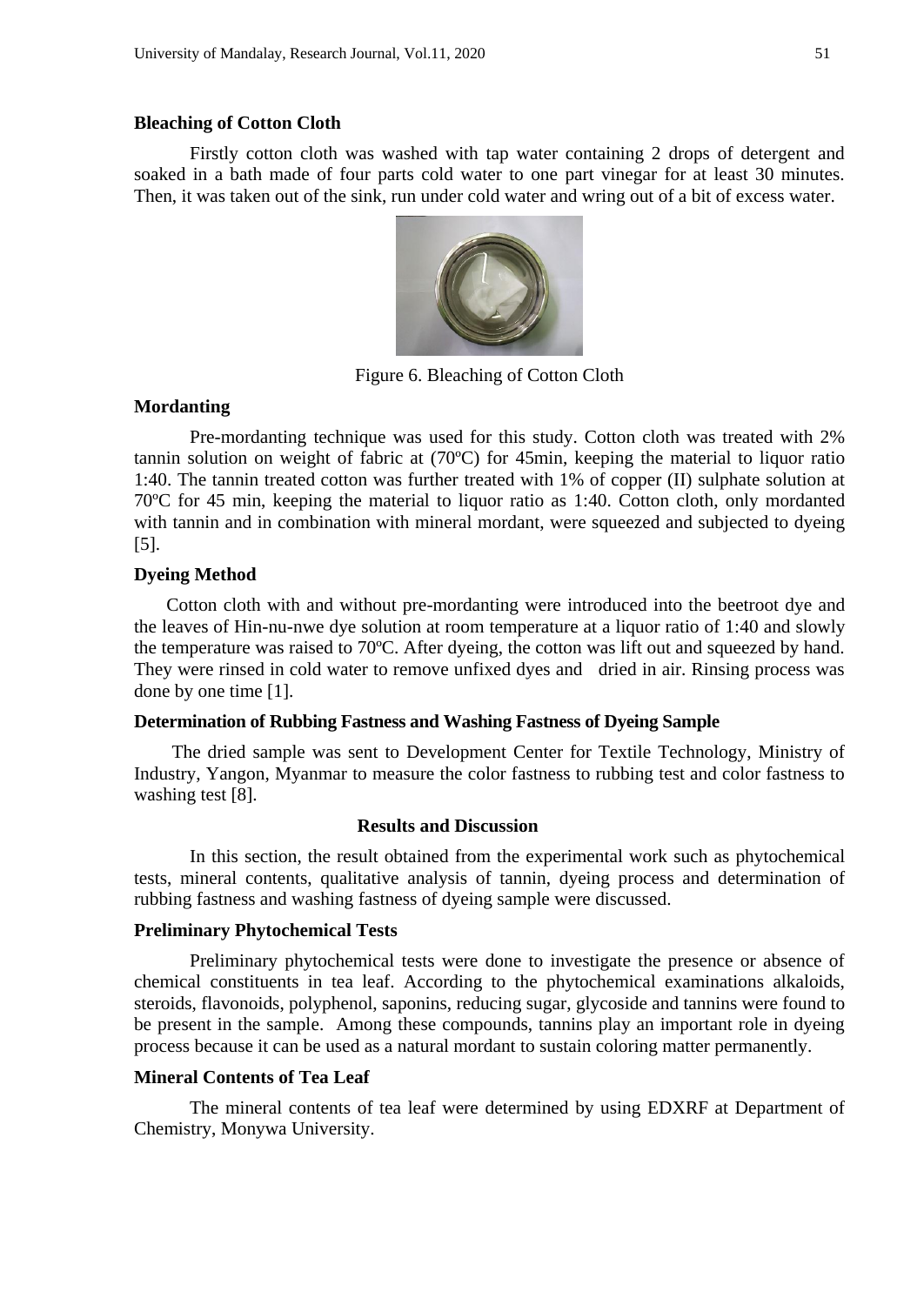

**Figure 7. EDXRF Spectrum of Tea Leaf**

## **Table (1) Elemental compositions of the Tea Leaves**

| Element     | Symbol | <b>Result Abundance</b> |
|-------------|--------|-------------------------|
| Potassium   | K      | 0.967                   |
| Calcium     | Ca     | 0.171                   |
| Phosphourus | P      | 0.170                   |
| Sulfur      | S      | 0.164                   |
| Manganese   | Mn     | 0.080                   |
| Iron        | Fe     | 0.005                   |
| Copper      | Cu     | 0.002                   |
| Zinc        | Zn     | 0.001                   |
| Rubidium    | Rb     | 0.001                   |

According to the EDXRF result, the tea leaf do not contain any toxic heavy metals.

## **Qualitative Analysis of Tannin**

In order to investigate the class of tannin obtained from tea leaf, a set of qualitative experiments were carried out with various reagents and their results are given in Table 2. It produced dirty white precipitate with 2 % gelatin, a dark green precipitate with aqueous ferric chloride and dark red solids with dilute HCl solution. It clearly confirms that tea leaf extract is condensed tannins.

| Reagents                          | Observation                |
|-----------------------------------|----------------------------|
| 2% Gelatin                        | Dirty white precipitate    |
| 5% Aqueous ferric chloride        | Dark green precipitate     |
| 10% Lead acetate                  | Pinkish precipitate        |
| Copper (II) sulphate solution     | Faint green                |
| Dilute hydrochloric acid solution | Dark red solids            |
| Dilute sulphuric acid solution    | Flesh coloured precipitate |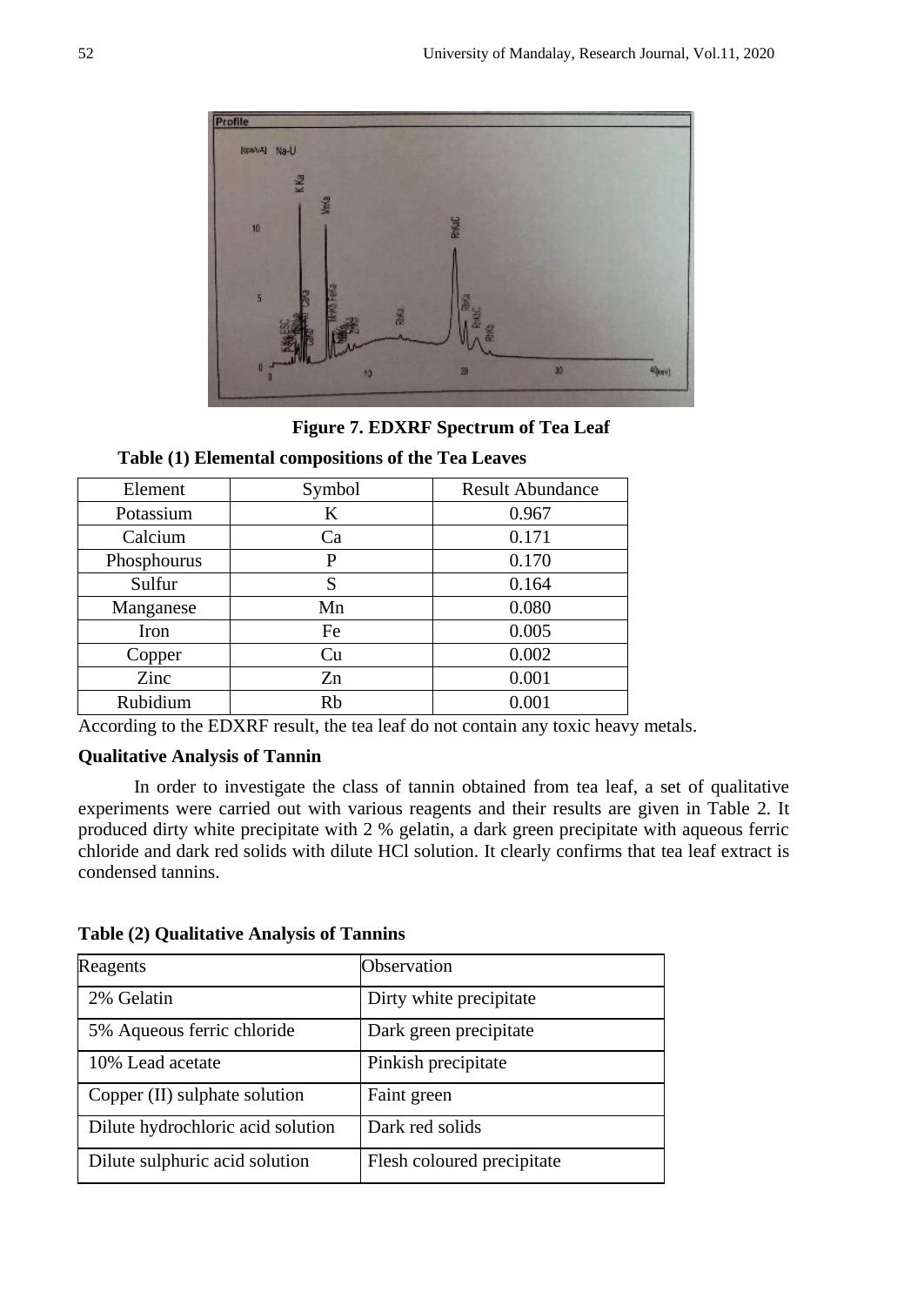# **Dyeing Process**

The dyeing process includes three major steps; first begins the extraction of colouring matter from beetroot and the leaves of Hin-nu-nwe, second is mordanting the cotton cloth and the last is dyeing. Three different color of dyeing products were obtained. The color of dyeing cotton cloth are shown in following Table (3).

| Table (3) Color of Dyeing Cotton Cloth with Without Mordant, 2 % Tannin and 2 % |
|---------------------------------------------------------------------------------|
| $Tannin + 1 \% C uSO4$                                                          |

| <b>Dye Solution</b>  | Without<br><b>Mordant</b> | 2 % Tannin | $2\%$ Tannin + 1<br>$%$ CuSO <sub>4</sub> |
|----------------------|---------------------------|------------|-------------------------------------------|
| <b>Beetroot</b>      |                           |            |                                           |
| Leaves of Hin-nu-nwe |                           |            |                                           |

# **Rubbing Fastness Properties of Dyeing Products**

The sample has to be tested in the experimental condition. The fabric/sample has to be air conditioned at least 8 hours by standard climate (20°C/ 65 %. relative humidity) without washing the fabric. The air conditioned specimen has to be rubbed with the dry and wet cotton rubbing cloth in warp, weft or diagonal direction of face side. The results are shown in Table  $(4).$ 

**Table (4) Results of Rubbing Fastness of Dyed Cotton Cloth** 

|                         | <b>Type of mordant</b>                    | <b>Rubbing Fastness 500 g; 100</b><br><b>Times</b><br><b>Cotton Cloth</b> |                 |
|-------------------------|-------------------------------------------|---------------------------------------------------------------------------|-----------------|
| <b>Dye Solution</b>     |                                           |                                                                           |                 |
|                         |                                           | <b>Dry Mark</b>                                                           | <b>Wet Mark</b> |
| <b>Beet Root</b>        | <b>Without Mordant</b>                    | 4                                                                         | 3               |
|                         | 2 % Tannin                                | 4                                                                         | 3               |
|                         | $2\%$ Tannin +<br>$1\%$ CuSO <sub>4</sub> | 4                                                                         | $2 - 3$         |
| Leaves of<br>Hin-nu-nwe | <b>Without Mordant</b>                    | 4                                                                         | 3               |
|                         | 2 % Tannin                                | 4                                                                         | 3               |
|                         | $2%$ Tannin +<br>$1\%CuSO4$               | 4                                                                         | 3               |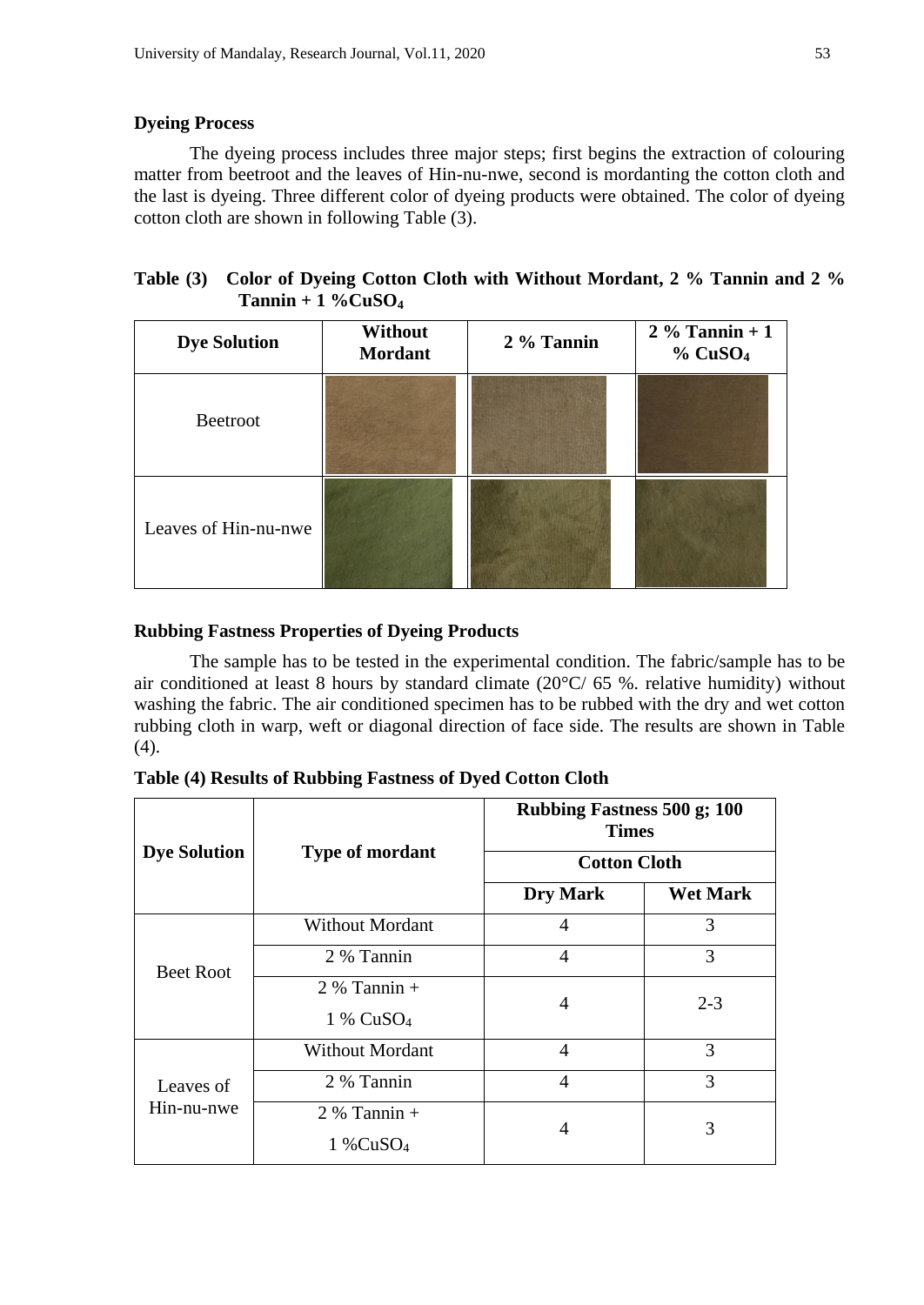The change in color of the sample was compared with standard scale. Cotton cloth are acceptable and good condition for dry test and fair condition for wet test.

## **Washing Fastness Properties of Dyeing Products**

This test determines the loss and change of colour in the washing process by a consumer and the possible staining of other garments or lighter portion that may be washed with it. This test is used to predict the performance of any dyed or printed textile product to the common washing process using a detergent and additives.

| <b>Dye Solution</b>     | <b>Type of mordant</b>               | <b>Washing Fastness ISO.</b><br>Test $360^{\circ}$ C; $30$ mins<br><b>Change of Shade</b><br><b>Cotton Cloth</b> |
|-------------------------|--------------------------------------|------------------------------------------------------------------------------------------------------------------|
| <b>Beetroot</b>         | <b>Without Mordant</b>               |                                                                                                                  |
|                         | 2 % Tannin                           | $\mathcal{D}_{\mathcal{L}}$                                                                                      |
|                         | 2 % Tannin + $1\%$ CuSO <sub>4</sub> | $\overline{2}$                                                                                                   |
| Leaves of<br>Hin-nu-nwe | <b>Without Mordant</b>               | 1                                                                                                                |
|                         | 2 % Tannin                           | $\overline{2}$                                                                                                   |
|                         | $2\%$ Tannin + 1 %CuSO <sub>4</sub>  | $\mathcal{D}$                                                                                                    |

**Table (5) Results of Washing Fastness of Dye Cotton Cloth** 

 Natural dyes are among the promising options for developing a greener textile dyeing process. However, the major drawback of the natural dyed-textiles is their poor colour fastness to light and washing fastness. Incorporation of the mordants in natural dyeing can help to improve such inferior properties and at the same time, provides a wide variety of shades of natural dyes obtained on the same textile substrates.

#### **Conclusion**

 In this research work, the tea leaf was selected for phytochemical analysis and extraction of tannin as a natural mordant for dyeing of cotton cloth with natural dye. According to the phytochemical screening the tea leaf contains tannin. Tannin play an important role in dyeing process because it can be used as a natural mordant to sustain coloring matter permanently. According to the EDXRF result, the tea leaf does not contains any toxic heavy metals.

Tea leaf extract can be successfully employed as a natural mordant for dyeing cotton fabrics with natural dyes. Tea leaf mordant alone, and in combination with copper sulphate mordant and natural dyes, dyed cotton fabrics showed higher washing fastness as compared to only natural dyes dyed cotton fabrics. Therefore, the extracted tannin was found to be suitable for a mordant in dyeing process. The process is promising and should be easily industrialized, and popularized among the local natural dyes in order to obtain an eco-friendly product with value added properties.